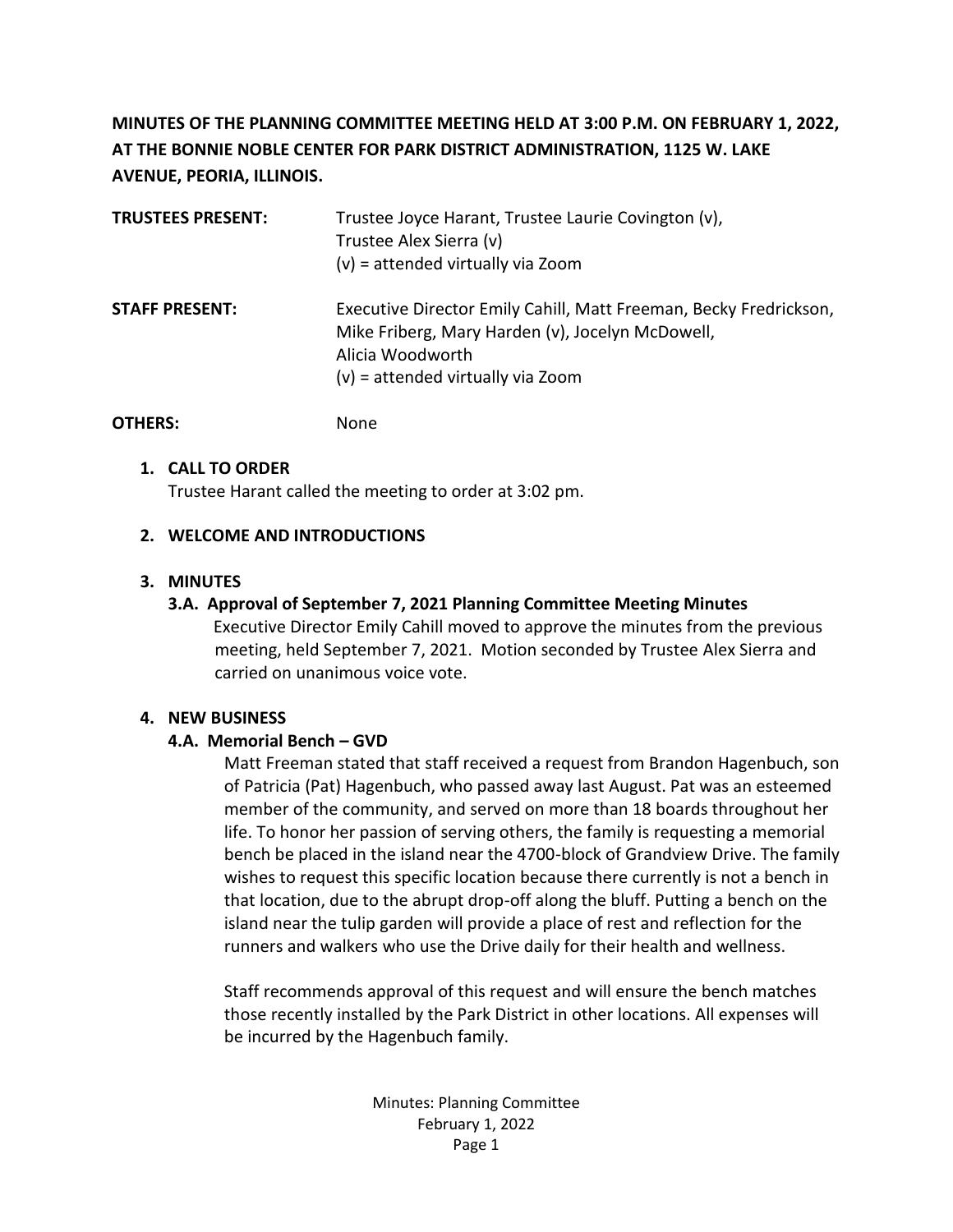Jocelyn McDowell has worked closely with Patricia Hagenbuch's son Brandon on this request. When they first spoke, Jocelyn explained there weren't any more spaces for a bench on Grandview. Brandon said that they had a specific location in mind that is on an island in the 4700 block because there aren't benches in that stretch of Grandview. As such, Jocelyn reached out to the Parks and Planning Departments inquiring if this location was possible. After review, staff agreed that this location was a viable spot for a bench. Jocelyn shared with the Planning Committee that the family isn't requesting the bench just to honor Patricia, but rather to carry on her legacy of supporting the community of Peoria, a town she loved and served through her volunteer work.

Trustee Alex Sierra moved to approve the Hagenbuch memorial bench on Grand View Drive. Motion seconded by Trustee Laurie Covington and carried on unanimous voice vote.

#### **4.B. Logan Gardens – Convert to Natural Planting Area or Green Space**

Becky Fredrickson stated that in 2009 a group called Gifts in the Moment requested the use of the space southeast of the Logan Recreation Center in Logan Park to create gardens and work with Garfield School children to encourage outdoor habitat learning. Their program lasted until 2019 when Intangible Mindz Agriculture Development entered into an agreement with the Park District to continue the use of the gardens as part of an urban agricultural program. Unfortunately, the gardens have not been maintained for a couple of years now and the head of Intangible Mindz Agriculture Development has not responded to Park District inquiries. The Park District asked another group if they would like to take on the gardens, but they declined. The Park District would like to remove the fences and garden boxes and either return the area to green space for kids or convert the space to natural landscaping/pollinator type areas.

Staff recommends converting the existing gardens into either open green space or natural planting areas.

Becky Fredrickson stated that Logan Park was renovated in 1999 or 2000 and the elements currently in the park are what are needed other than possibly adding swings and future upgrades to the playground. Work is currently being performed to upgrade the splashpad. In addition, in the building, the lights have been replaced and painting has taken place. The floor is on the list to be completed in 2022.

Trustee Sierra stated there seems to be increased interest in soccer lately and inquired if the park is complementary to soccer recreation. Emily Cahill stated that there currently is a group that plays soccer at Logan Park without a formal agreement in order to support its use.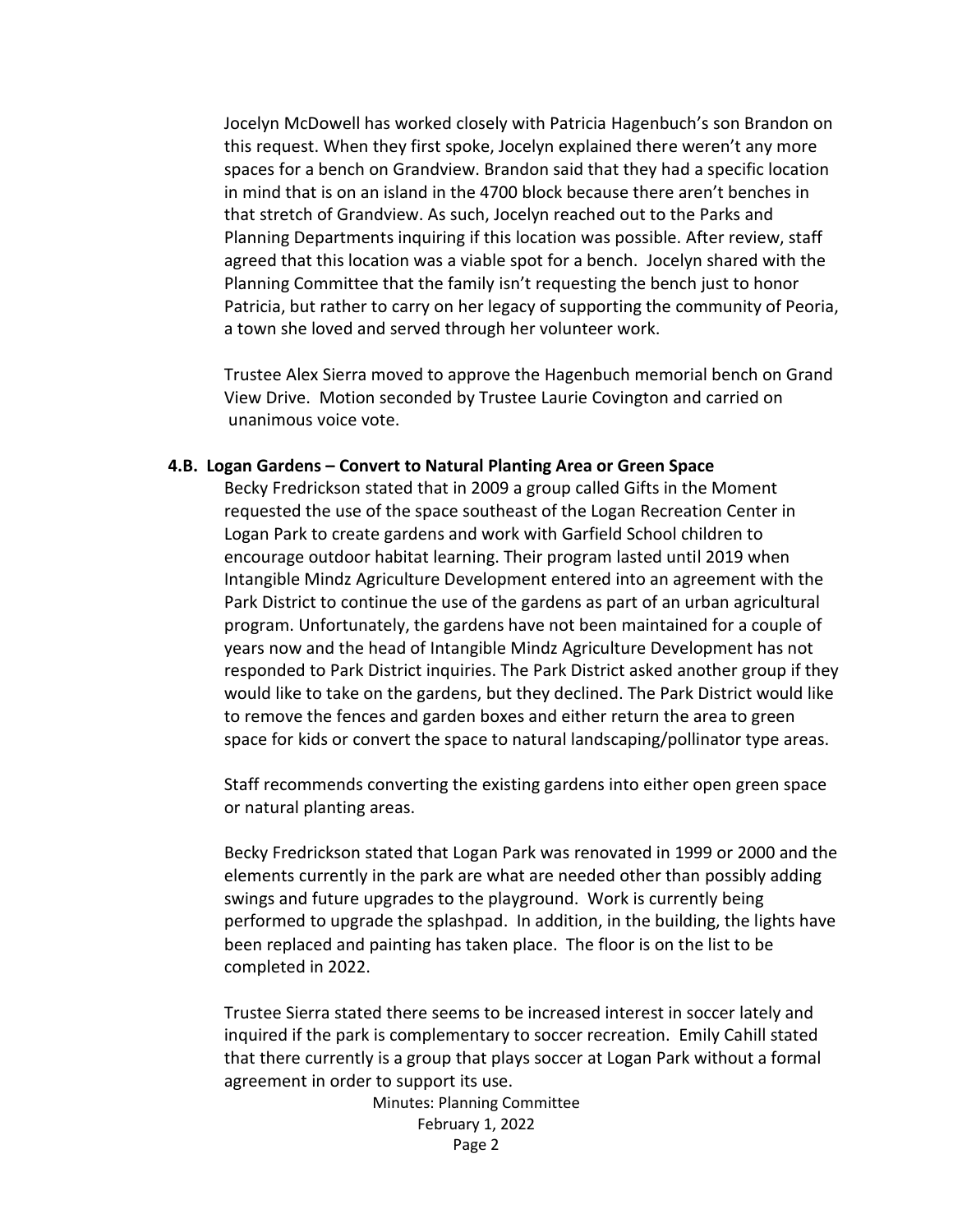Trustee Alex Sierra moved to approve converting the existing gardens into either open green space or natural planting areas with the condition the District attempt to donate the boxes to a local organization that may be interested in receiving them. For example, in a past meeting, Mr. Dave Pittman had stated a group was interested in starting a garden at the Franciscan Recreation Center. The individuals associated with the Moffat Cemetery may also be interested. Motion seconded by Trustee Laurie Covington and carried on unanimous voice vote.

#### **4.C. Trewyn Park Improvements**

Becky Fredrickson stated that the Peoria City Council approved the allocation of Community Development Block Grant COVID-19 funds for the rehabilitation of Trewyn Park in the amount of \$600,000. It is required that the money be spent by the end of 2022 which presents a short timeframe to get everything surveyed, design work, etc. Full fencing will not be added to basketball courts however, partial fencing will in order to keep balls out of traffic. The existing playground will be replaced and possibly slightly repositioned.

Trustee Sierra had expressed in the past his desire to have preserved natural green space in the Southern District. He stated that the most evident potential space would be in area #11 on the plan at Trewyn Park. Becky Fredrickson stated that area is being evaluated for pollinator and natural planting areas. This cannot be designated as a nature preserve because that requires preserving existing nature, which this area is not. However, area #11 could possibly be a pollinator or prairie planting area similar to what is offered at Tawny Oaks and Becker Park.

#### **4.D. Peoria Park District Redistricting Overview**

Mike Friberg gave a brief overview of the Park District's redistricting efforts, with a more detailed presentation to be given on February 9. Please see **Exhibit A**.

Trustee Harant inquired if there is a way to separate out the Hispanic population from the minority count. Mike Friberg stated that the problem in doing so is that the census tracks race by up to 6 separate races combined resulting in 80 columns of minority classification. He can pull those that label themselves as only black but it is becoming less and less accurate as people are identifying themselves as more than one race. Trustee Harant would like to know what the changes in Hispanic population are that would maybe influence services and programming offered. Mr. Friberg said he would provide Trustee Harant a map that can help provide the information she is requesting.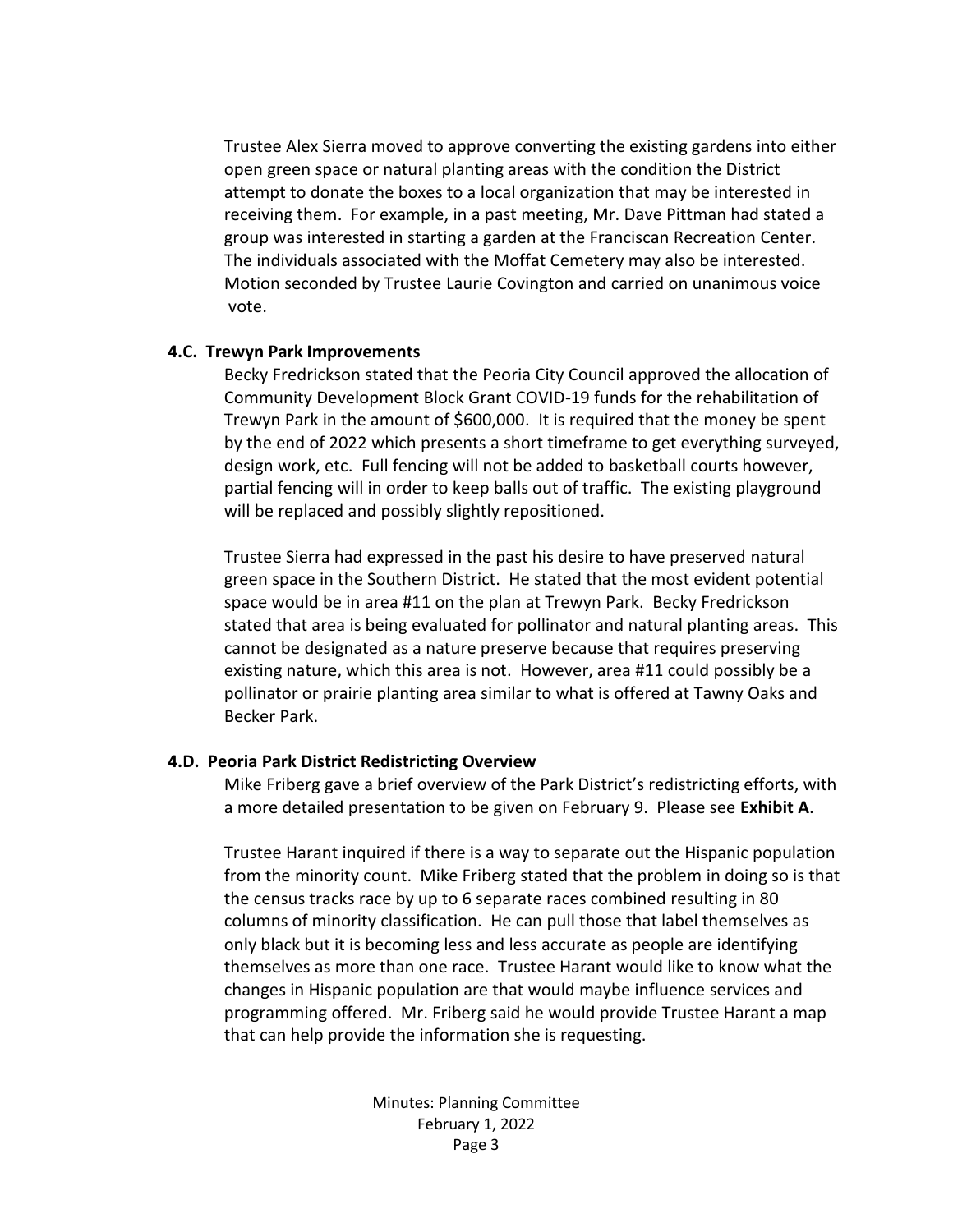Trustee Sierra expressed his concern about the fact that in the proposed redistricting, the Southern District isn't shown to have a population increase, considering the fact that the proposed maps and redistricting would stay in place for the next 10 years. Mr. Friberg explained that redistricting can only take place every 10 years because it relies on 100% count which census only conducts every 10 years. Historically, the population has dropped significantly in this area every 10 years, unless a significant redistricting would occur.

Trustee Sierra would like to see a comparison of the previous redistricting figures compared to the new proposed redistricting figures. Mr. Friberg stated he would solidify those figures for the next Board meeting presentation.

Mike Friberg will create maps showing the different minority groups, where they are located and where the population is moving. If anyone would like any other factors please let him know. Trustee Sierra stated he would like to see at least 3 iterations of what the Southern District could look like and possibly have one of those to include the East Bluff in some way.

#### **4.E. Mt. Hawley Parcel**

Becky Fredrickson stated that just as a heads up at this time, the Greater Peoria Airport Authority has contacted the Peoria Park District stating they are interested in a land acquisition or conversion on part of the District's Mt. Hawley parcel. They are planning some improvements to their airport and inquired if the District would be interested in possibly working with them on some land swaps or options. More information will follow at a later date.

#### **5. PENDING BUSINESS**

None

#### **6. OTHER BUSINESS**

Trustee Harant asked what is the status of the funding for the Glen Oak and Proctor projects. Emily Cahill stated currently it is unknown, but it is her understanding that this allocation from the state is being funded from casino sales tax and is not yet fully funded. The District is waiting for the casino sales tax to be fully funded. Emily has also heard that because the credit rating of the state has improved, the state may bond for those dollars and then pay themselves back with the casino sales tax. The District is trying to get clarification.

Trustee Harant stated she had read about property tax abatement where the state would pay the governmental units. However, sometimes park districts aren't included and wanted to be sure PPD is. Emily will confer with the IAPD attorney and seek clarification on what the property tax freeze implications might be and to ensure that park districts are included in the local government language.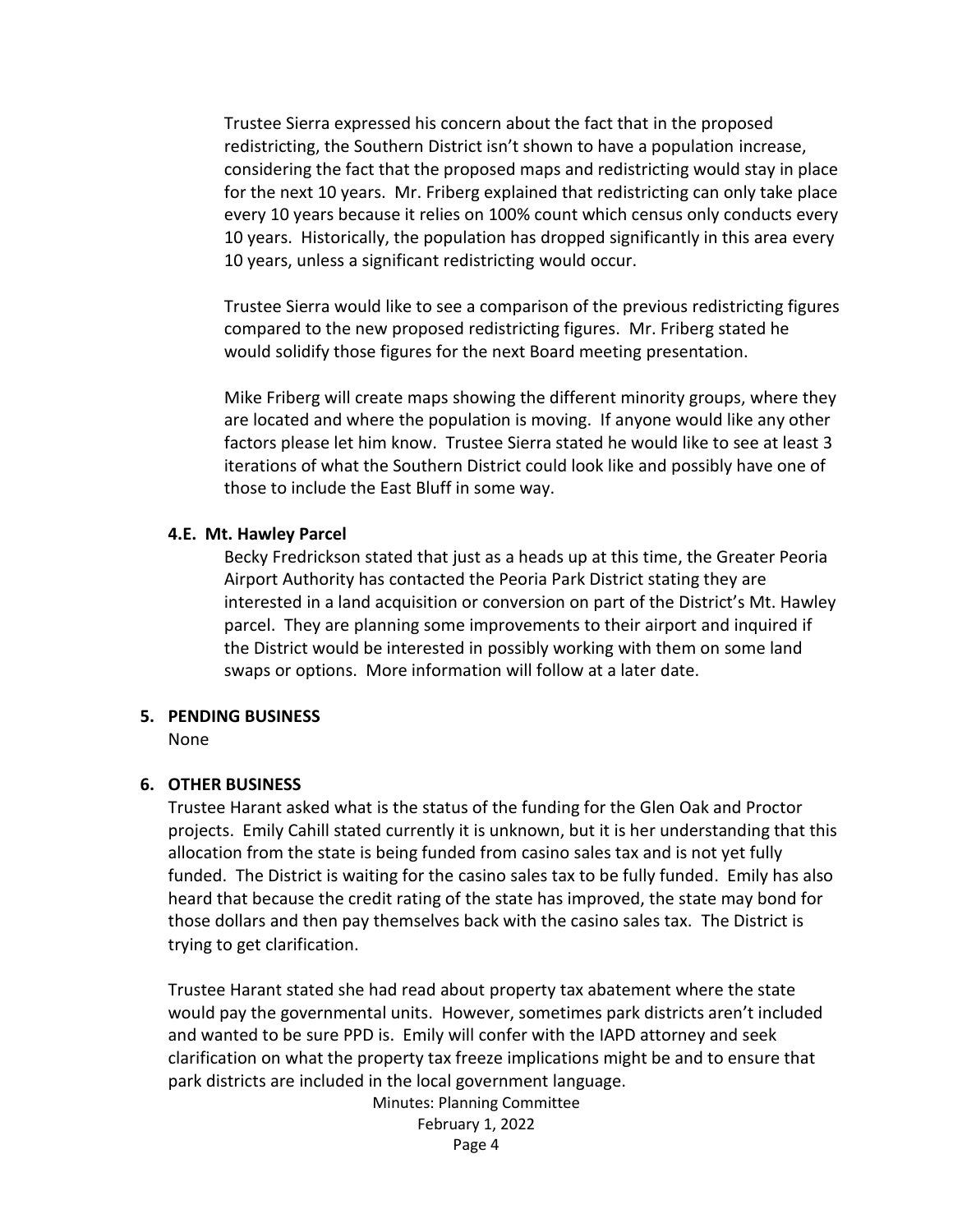Emily Cahill stated that the District is awaiting the next version of the Springdale IGA and is working on the details of the proposed agreement. Thanks to Trustee Harant and Attorney Streeter who met with staff last Friday to draft the current version. The District submitted the request for that initial layout previously agreed upon by Board consensus. The hope is when the District receives this next version, it can be sent out to everyone for review. It may be possible to be on next week's agenda. As agreement review meetings are held, Trustee Harant realized there was a county representative and a city representative at the Springdale Authority attending the meetings. Emily Cahill attended a meeting held today and requested the Authority to OMA notice their meetings since 3 Authority members would be in attendance. This was refused by the Springdale Authority President Pam Johnson. Trustee Harant feels strongly that the District needs to have a public process for input on this agreement as it appears transparency is lacking. Emily pointed out that a PPD Trustee who is not a member of the Authority can attend meetings without it being an OMA issue and as an option, possibly the District could send a Trustee to be the District advocate at these meetings.

### 7. **NEXT MEETING**

Tuesday, March 1, 2022 3:00 pm

### **8. ADJOURNMENT**

Trustee Joyce Harant adjourned the meeting at 4:27 pm.

Respectfully Submitted by Alicia Woodworth Executive Assistant and Secretary to the Board

\_\_\_\_\_\_\_\_\_\_\_\_\_\_\_\_\_\_\_\_\_\_\_\_\_\_\_\_\_\_\_\_\_\_\_\_\_\_\_\_\_\_\_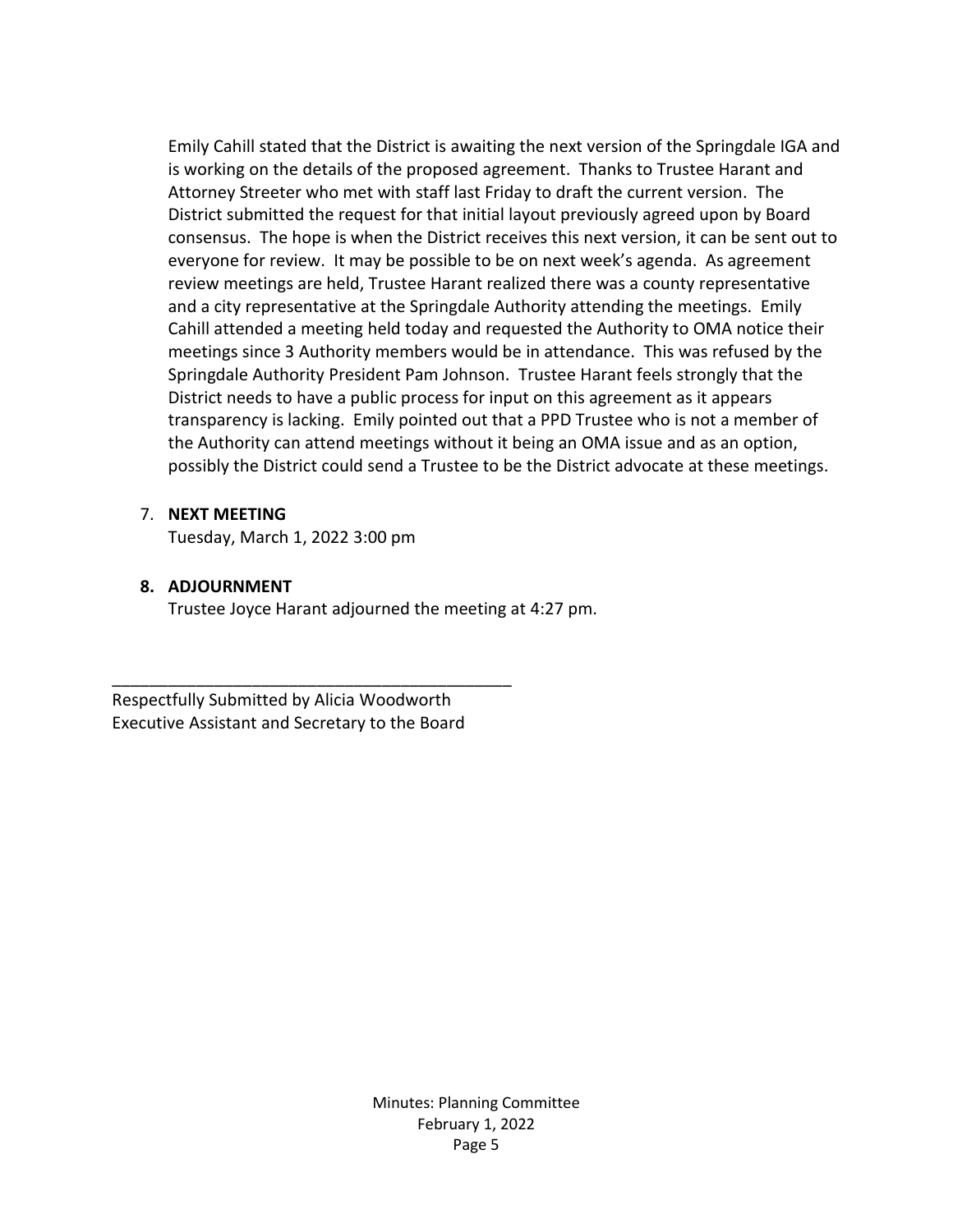#### **EXHIBIT A**



Peoria Parks.org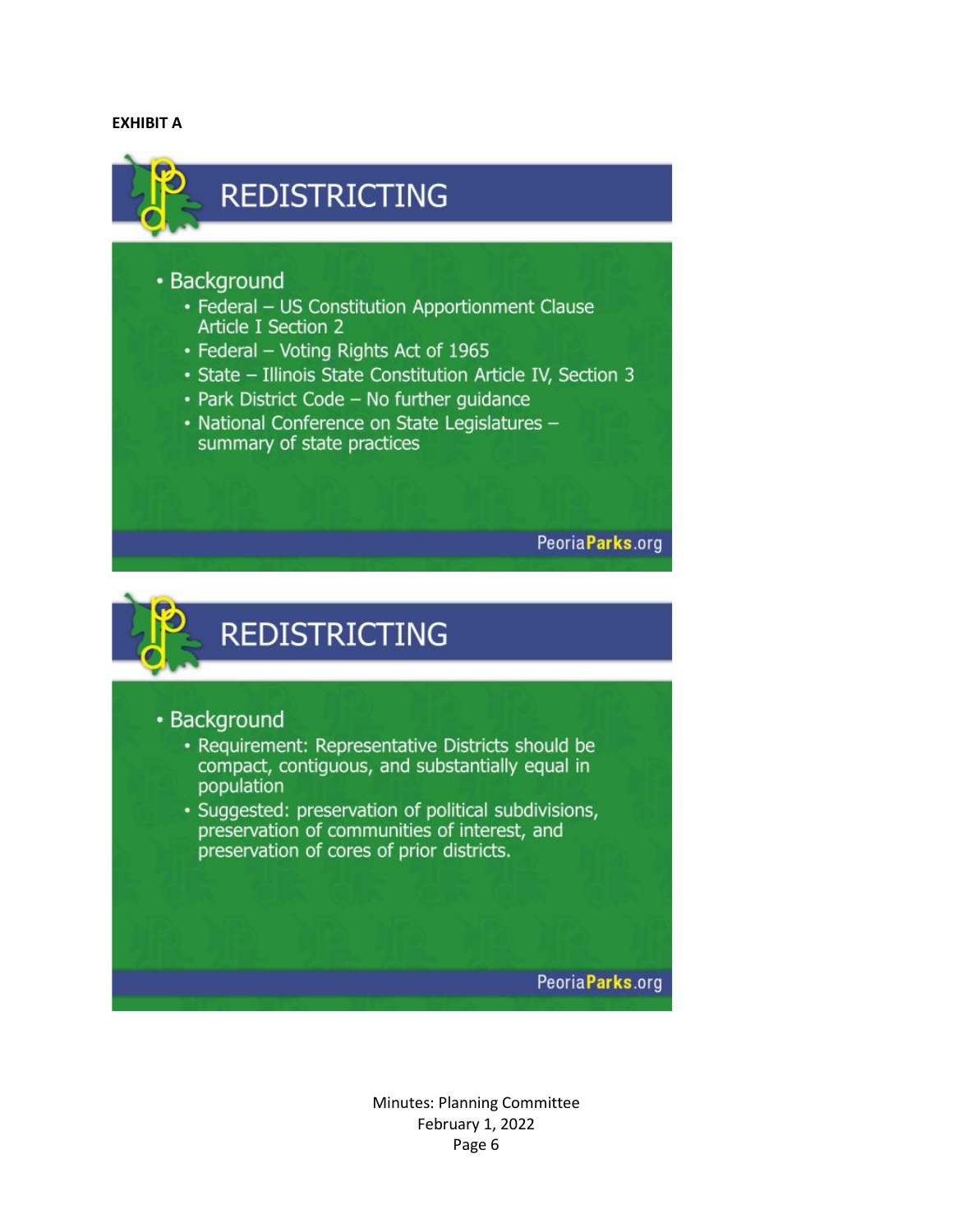

## • Background

#### · 1987 Lawsuit

- "The parties agree that after the 1991 elections and using census data for the census conducted in 1990, these electoral districts within the Park District shall be reapportioned. However, the placement of the electoral districts within the Park District shall not be varied - that is, the single-member district shall be the southern most district and the two-member district shall be the northern most district."
- · Intent: concentrate minority vote in southern district and provide more trustees in areas of minority growth or movement (central district).

Peoria Parks.org



**REDISTRICTING** 

## • Assumptions

- Voting age population is used.
- Minority = all non-white persons of voting age, and all individuals claiming Hispanic or Latino ethnicity.
- . The southern voting district shall have one trustee, and be configured as much as possible as a minority majority district.
- District proportionality should be maintained within 5% of the ideal distribution.
- Split blocks will use the proportion of geographic area for the assignment of population.

Peoria Parks.org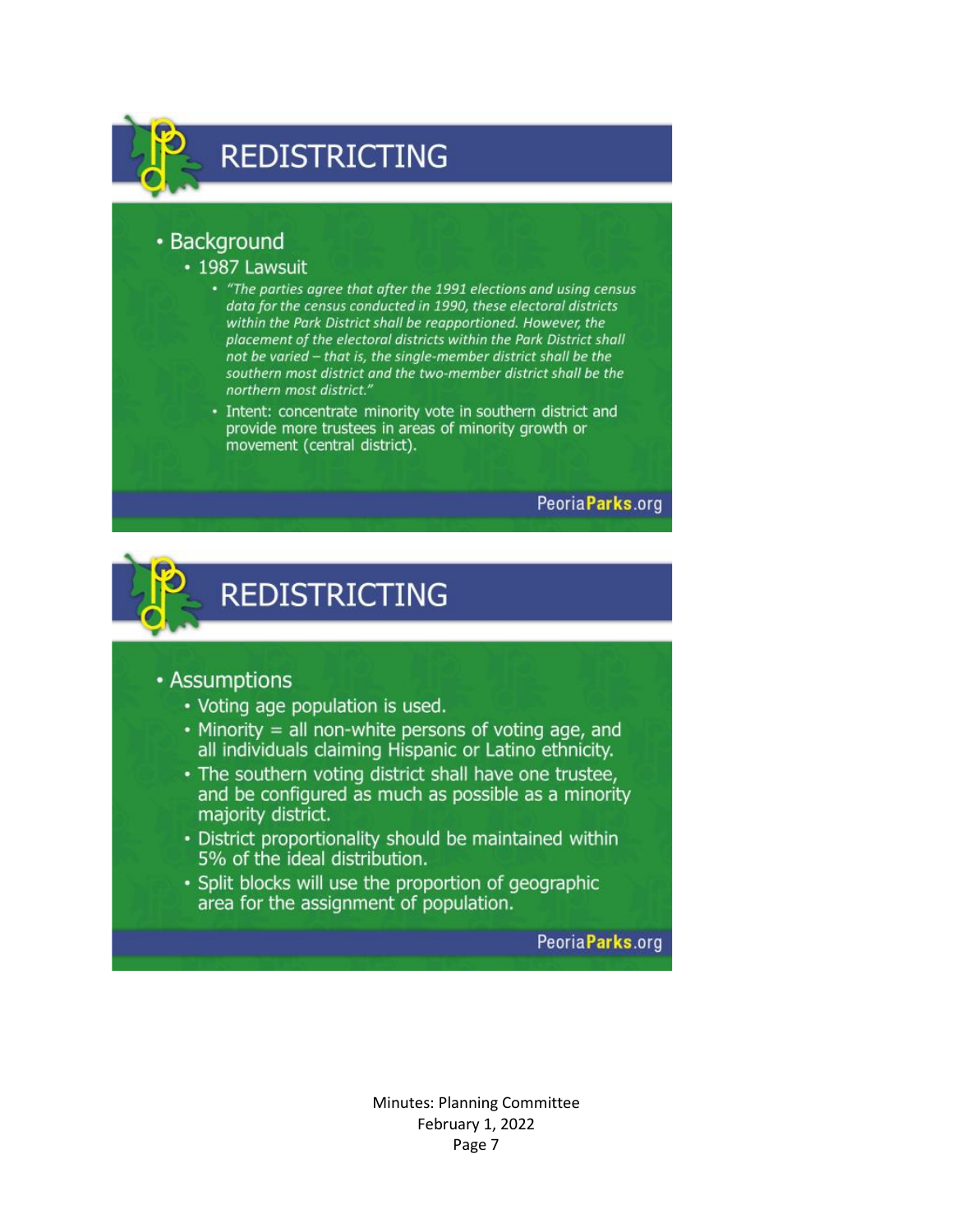

## **REDISTRICTING**

| • Proportionality<br>$\cdot$ One person = one vote                             |                   |                  |
|--------------------------------------------------------------------------------|-------------------|------------------|
| total population of Peoria Park District<br>total voting age population of PPD | 121,492<br>93,142 |                  |
| 2 northern, 3 central, 1 southern trustees                                     | 6                 |                  |
| number of voters per trustee goal                                              | 15,524            |                  |
| southern district population goal                                              | 15,524            |                  |
| central district population goal<br>northern district population goal          | 46,571<br>31,047  |                  |
|                                                                                |                   | Peoria Parks.org |

**REDISTRICTING** 

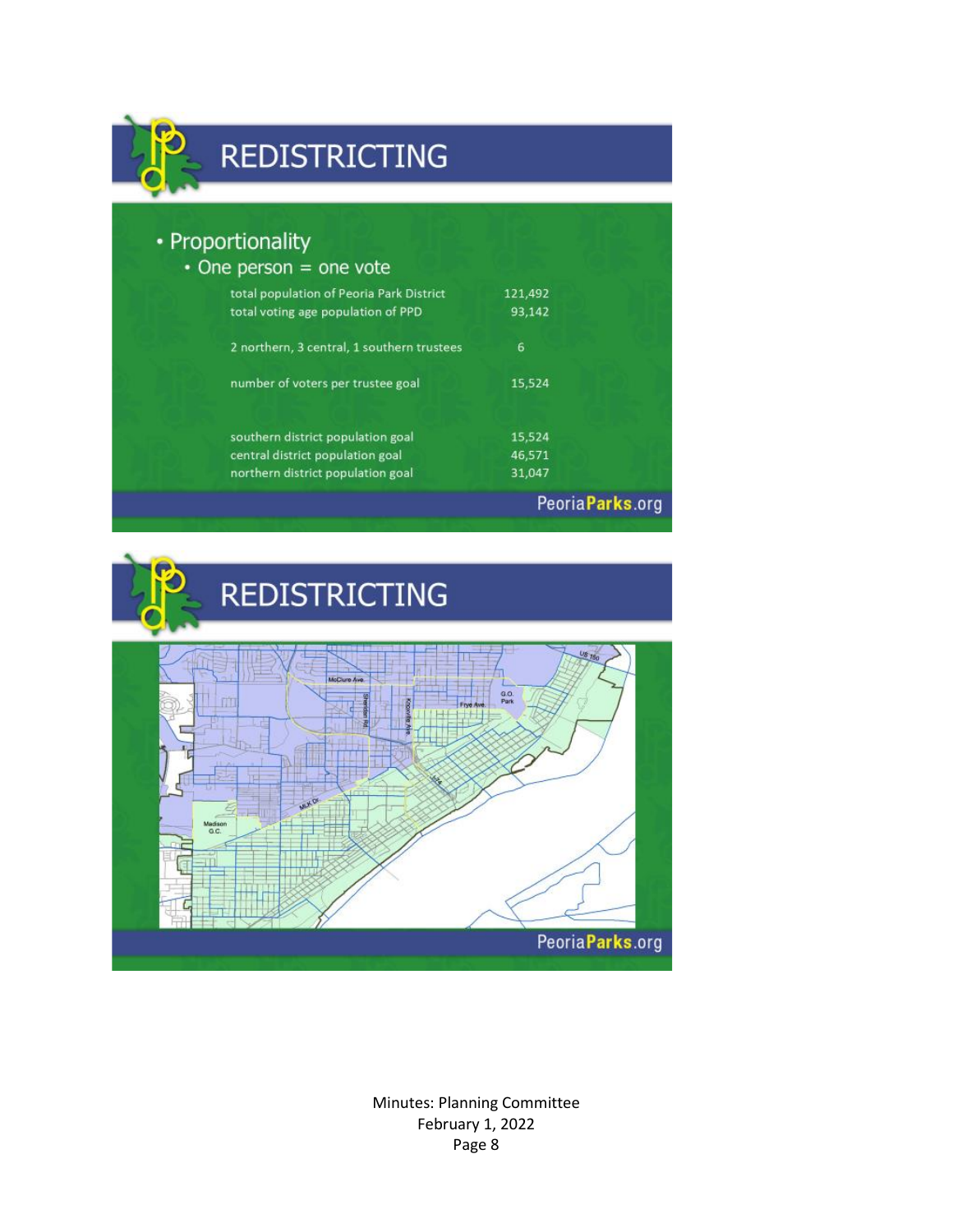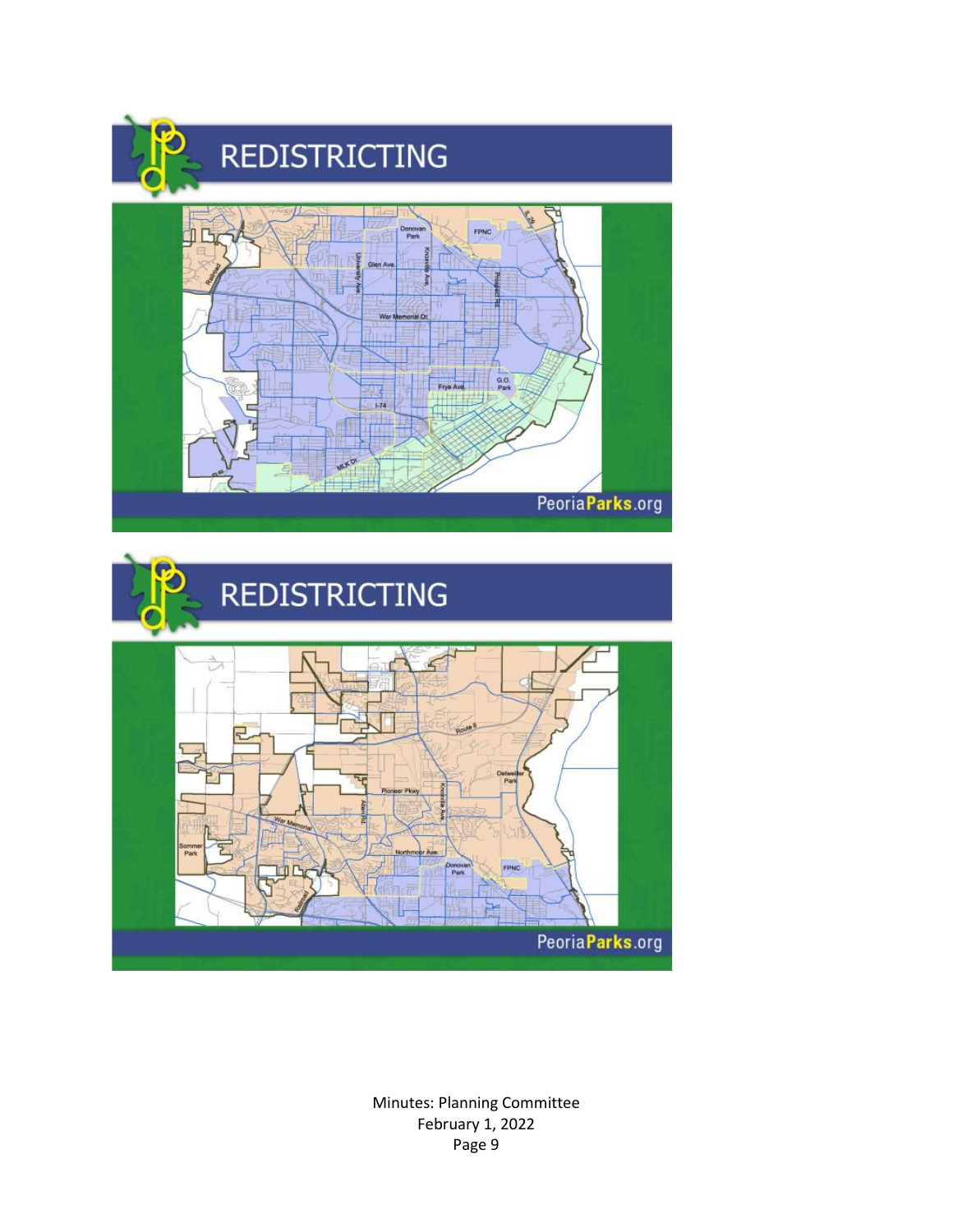## **REDISTRICTING**

|            |                               | <b>Southern District</b> |            |                  |
|------------|-------------------------------|--------------------------|------------|------------------|
| Total pop. | goal pop.                     | "S3"                     | difference |                  |
| 93,142     | 15,524                        | 15,485                   | (39)       | $-0.04%$         |
|            |                               | <b>Central District</b>  |            |                  |
| Total pop. | goal pop.                     | "C3"                     | difference |                  |
| 93,142     | 46,571                        | 46,911                   | 340        | 0.37%            |
|            |                               | <b>Northern District</b> |            |                  |
| Total pop. | goal pop.                     | "N3"                     | difference |                  |
| 93,142     | 31,047                        | 30,746                   | (301)      | $-0.32%$         |
|            | <b>RAW POP</b>                | 32,128                   |            |                  |
|            | <b>SUBTRACT SPLIT BLOCKS!</b> | 1,382                    |            |                  |
|            |                               | 30,746                   |            |                  |
|            |                               |                          |            | Peoria Parks.org |



# **REDISTRICTING**

| <b>Voting District</b>       | total pop | white only<br>P4 005N-Not<br><b>Hispanic or</b> | minority<br>count | minority<br>percentage |
|------------------------------|-----------|-------------------------------------------------|-------------------|------------------------|
| Southern District "S3"       | 15,485    | 5,168                                           | 10,317            | 66.6%                  |
| <b>Central District "C3"</b> | 46,911    | 29,674                                          | 17,237            | 36.7%                  |
| Northern District "N3"       | 30,746    | 23,016                                          | 7.730             | 25.1%                  |

Note: Northern District minority numbers reflect "full census block" numbers and not the split blocks. Thus, these are overcounts, but are included for order of magnitude comparison.

PeoriaParks.org